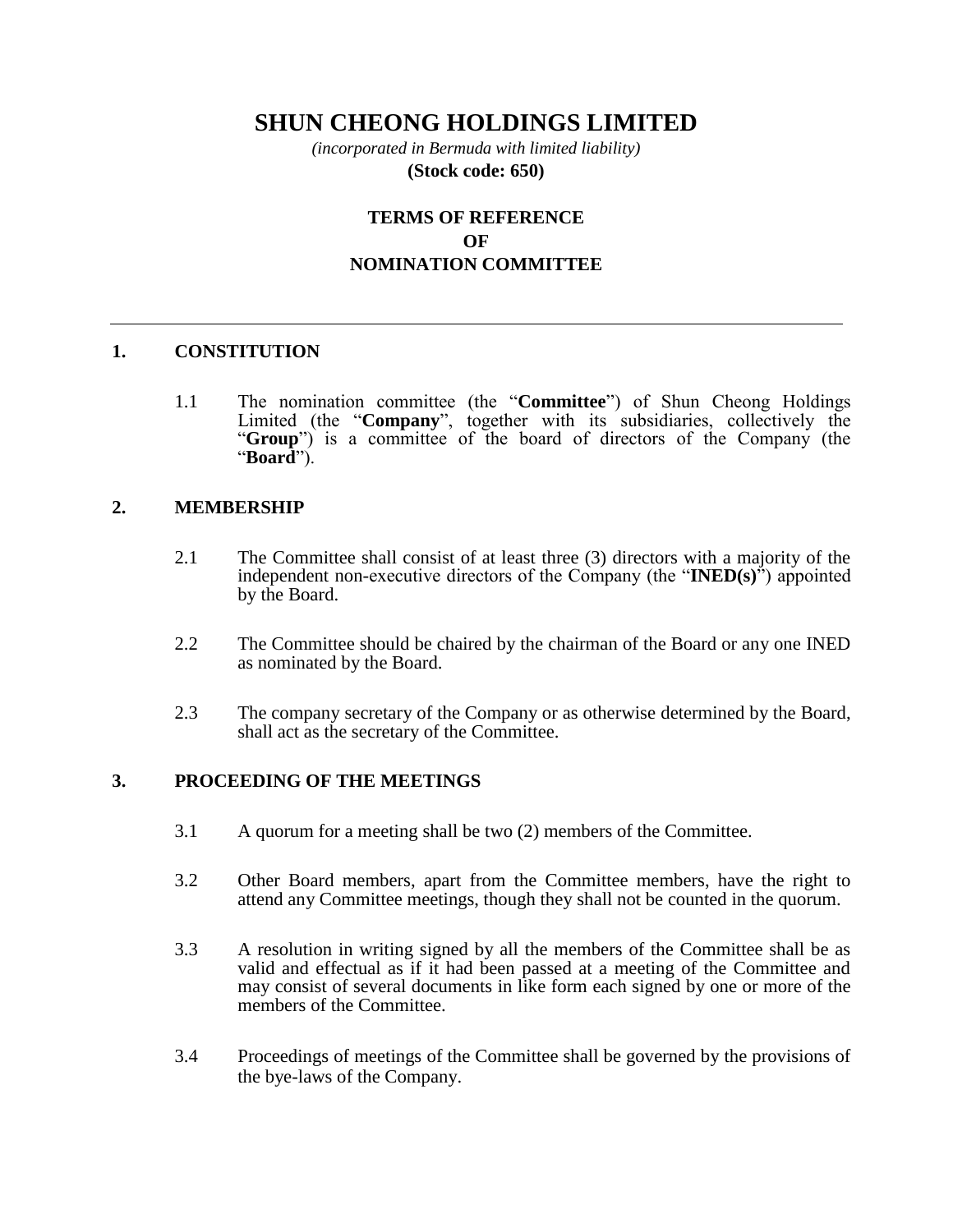## **4. FREQUENCY OF MEETINGS**

4.1 The Committee shall meet at least once every year and the Board or the Committee members may call any meetings at any time when necessary.

# **5. AUTHORITY**

The Committee is authorized by the Board:

- 5.1 to seek any necessary information which is within the Committee's scope of duties from the Board and employees;
- 5.2 to obtain sufficient resources to perform its duties, including the resources for seeking independent professional advice, and to secure the attendance of outsiders with relevant experience and expertise if it considers necessary;
- 5.3 to determine the policy for the nomination of directors of the Company;
- 5.4 to delegate its authority and duties to sub-committees, or individual members of the Committee, as it deems appropriate;
- 5.5 to do any such things to enable the Committee to perform its authority and duties conferred on it by the Board; and
- 5.6 to conform to any requirement, direction, and regulation that may from time to time be prescribed by the Board or contained in the constitution of the Company or imposed by legislation.

# **6. DUTIES, ROLES AND FUNCTIONS**

- (a) to review the structure, size, composition (including the skills, knowledge and experience) and diversity (including without limitation, gender, age, cultural and educational background, ethnicity, professional experience, skills, knowledge and length of service) of the Board at least annually and make recommendation on any proposed changes to the Board to complement the Company's corporate strategy;
- (b) to identify individuals suitably qualified to become Board members and select or make recommendations to the Board on the selection of individuals nominated for directorships. In identifying suitable individuals, the Committee shall consider individuals on merit and against the objective criteria, with due regard for the benefits of diversity on the Board;